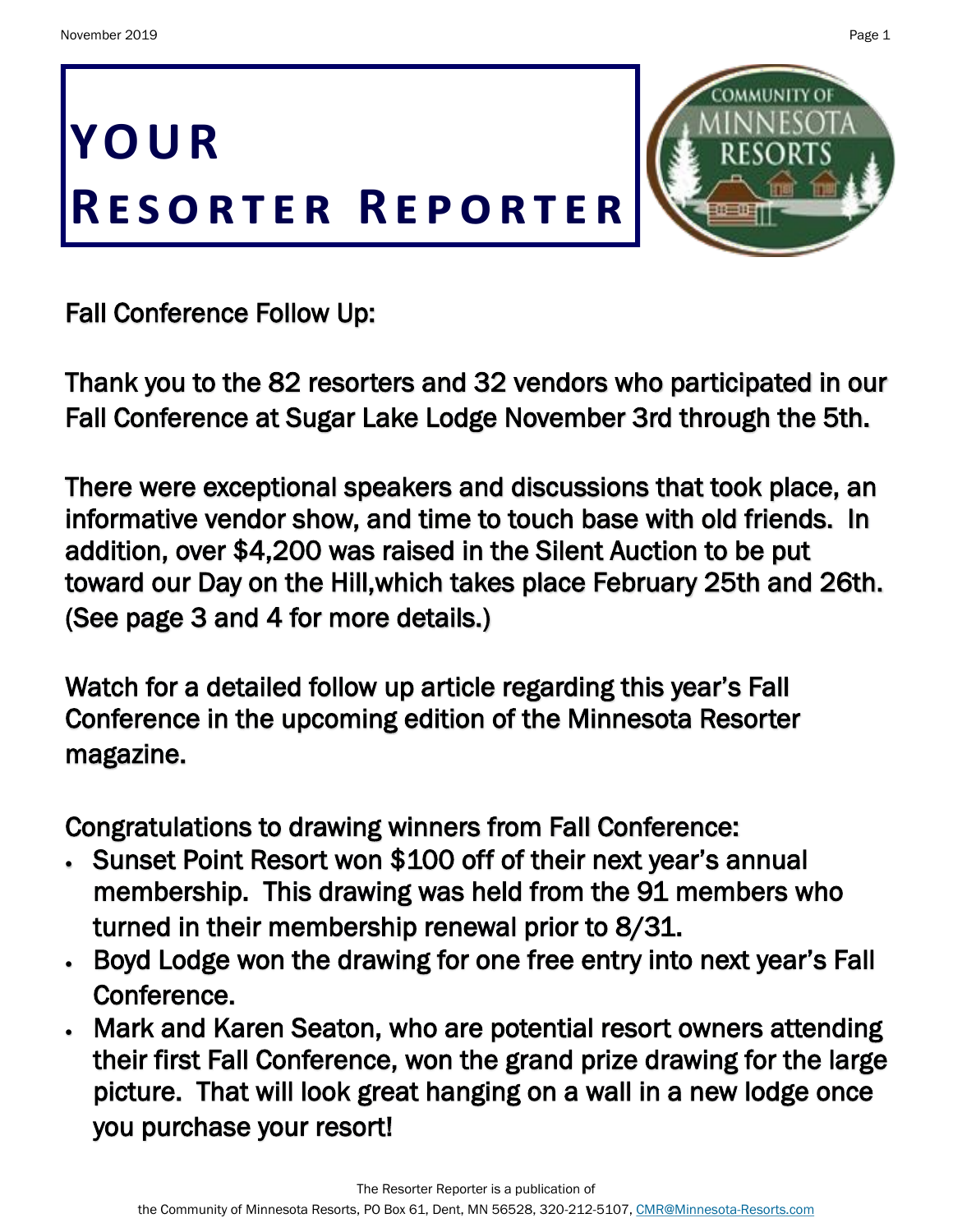The Community of Minnesota Resorts exists to help family owned and operated resorts in Minnesota to continue as a viable segment of the Minnesota tourism industry.

The Community of Minnesota Resorts' motto is: "Resorters Helping Resorters." "We believe that none of us alone is as smart as all of us together."

| <b>Table Of Contents</b>                                                                                                                       |                            |
|------------------------------------------------------------------------------------------------------------------------------------------------|----------------------------|
| Fall Conference Follow Up<br><b>Calendar of Events</b><br>Day on the Hill                                                                      | P1<br><b>P2</b><br>P3 & P4 |
| Join us February 25 and 26<br><b>Other Legislative Initiatives</b><br><b>CMR Scholarships Available</b>                                        | P4<br>P <sub>5</sub>       |
| Applications being accepted now thru 3/15!<br>Extra Week Means Extra Revenue P6<br><b>Update Your Web Presence</b><br><b>EMT Events Update</b> | P7<br>P7                   |
| <b>EMT Express</b><br><b>Update Your Explore MN Listing</b><br>Deadline is December 10th                                                       | P7<br>P7                   |
| <b>CMR Board Update</b>                                                                                                                        | P8                         |

# Community Of Minnesota Resorts Calendar of Events

| December 25th                                     | Christmas                                                                                |                      |
|---------------------------------------------------|------------------------------------------------------------------------------------------|----------------------|
| <b>January TBD</b>                                | <b>CMR Board Retreat</b>                                                                 |                      |
| February 25th & 26th                              | Day on the Hill<br><b>Sign Up Now!</b><br>(See Pages 3 and 4 for details)                | MONDAY TUES<br>UNDAY |
| March 15th                                        | <b>Scholarship Application Deadline</b><br><b>Apply Now!</b><br>(See Page 5 for details) |                      |
| Make sure to mark your calendar for these events! |                                                                                          |                      |

The Resorter Reporter is a publication of

the Community of Minnesota Resorts, PO Box 61, Dent, MN 56528, 320-212-5107, [CMR@Minnesota-Resorts.com](mailto:CMR@Minnesota-Resorts.com?subject=Community%20of%20Minnesota%20Resorts)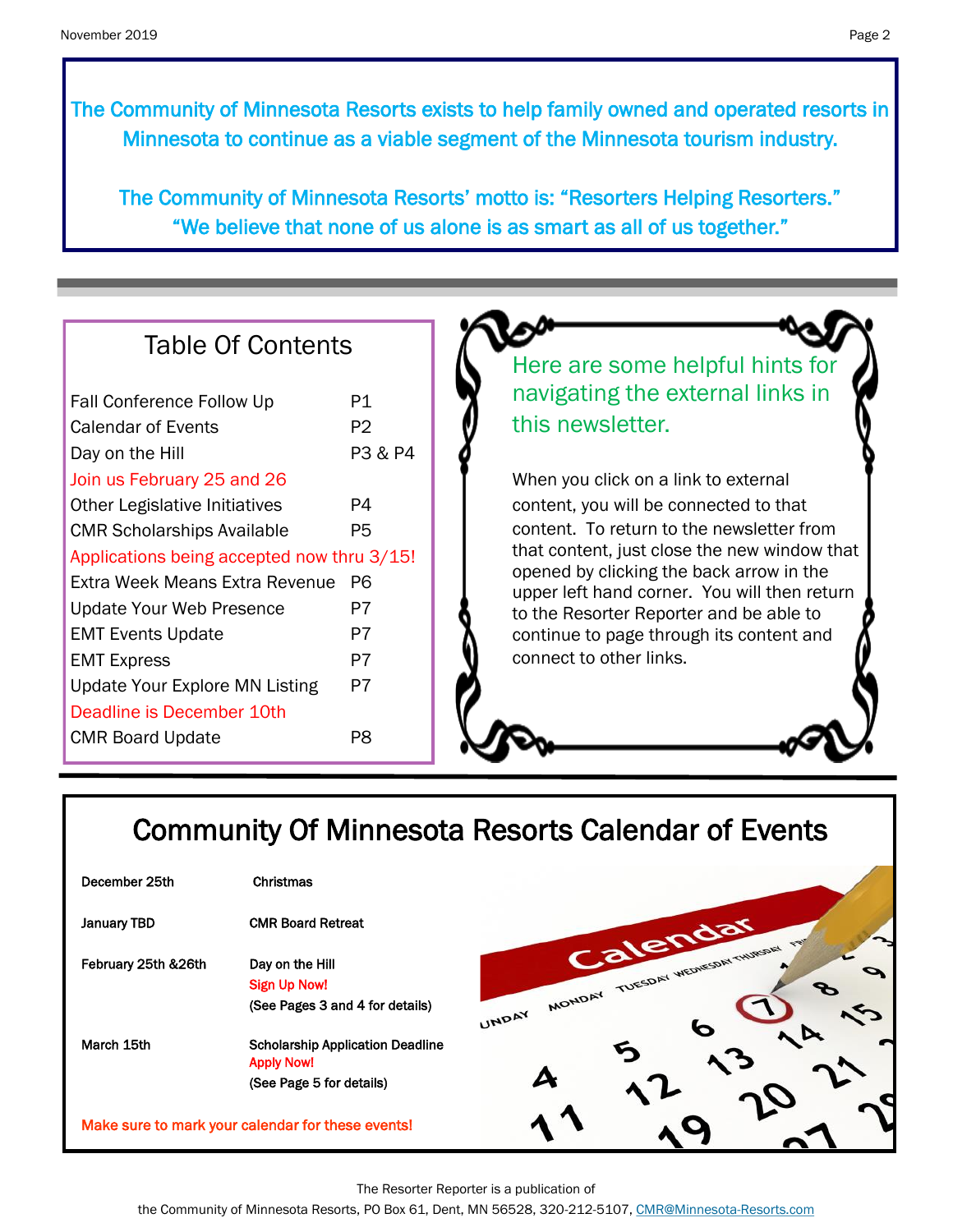November 2019 Page 3



# CMR Day on the Hill February 25th and 26th Email [info@sunsbay.com t](mailto:info@sunsbay.com?subject=Day%20On%20The%20Hill%20Sign-Up)o sign up now!

### **Help protect Minnesota Resorts!**

In order to remain a viable segment of the Minnesota tourism industry, resorts need legislation in place to protect their legacy and longevity. Day on the Hill is an opportunity for us to communicate to legislators how best to implement legislation that allows resorts to function in the most favorable business environment possible so that the tradition of the "up north" Minnesota resort vacation exists for generations to come. Through Day on the Hill, the CMR has, and will continue, to influence future legislative decisions by informing legislators how issues impact resorts and the travel and tourism industry in general. The legislators DO listen, and want to hear from the individuals they represent. The more attendees, the more we can voice our message: the more voices, the more we are heard. Click [here,](https://minnesota-resorts.com/membership/) then scroll down to the heading "Day on the Hill" to see a video to learn more.

At this point we are still developing our final legislative agenda and our leave behind gift. What is a leave behind gift , you ask? The CMR is known for providing gifts to legislators that make them remember us and reinforce our message. This year we are discussing leaving behind a wooden cabin. The cabin represents resorts throughout Minnesota, but we can take that one step further by placing a member resort name on the cabin as a constant reminder of what member resort the issues impact. We will also place our logo and legislative issues on the roof so that they are reminded of them whenever they look at it on their shelves.

Stay tuned! We are discussing having a School of Resorting class where you as members can assist in preparing these cabins. If you can't join us for Day on the Hill, this would be a way for you to help ensure it is a huge success, and have some fun at the same time!



Below are parts of our last year legislative agenda we will continue to pursue this year. **Changing the "Ma and Pa" 1c resort tax classification in the following ways:**

- Raising the 3 taxable tier levels within the classification. These tiers have not been adjusted since the 1c classification came into existence, but the assessments on our resorts continue to rise. Raising the amounts within the tiers lowers the property tax assessment we would pay on our resorts.
- Change or eliminate the clause that states we cannot operate our resorts more than 250 days without it being classified as a full commercial property for property tax purposes. Wouldn't it be nice to have the freedom to decide to operate some cabins year round without it increasing your property taxes?
- Change the classification to specifically state that parcels that make up a resort, when adjacent to each other and meeting all other sections of the definition, can be owned by different ownership entities. The Department of Revenue has attempted to change the definition to read all parcels must be owned by the same ownership entity for property tax purposes. Did you purchase your resort under one entity then later buy other parcels under another entity? This could affect your tax classification. We want the classification to specify that a resort with multiple parcels can have multiple ownership entities.

## **We support a post Labor Day school start.**

• Last year we defeated legislation that was proposed to strike out the language currently in place that makes schools start after Labor Day. If this proposed legislation would have passed, any and all schools across the state could have started prior to Labor Day. We must continue to protect the tradition of the family summer vacation into late summer, and keep the school start date after Labor Day. We want legislators to know that we as resort owners need the additional time to capture revenues. We need them to know that starting before Labor Day reduces the possibility of families being able to take that "up north" vacation by pushing the school year back into what would be family time.

Day on the Hill-continued on page 4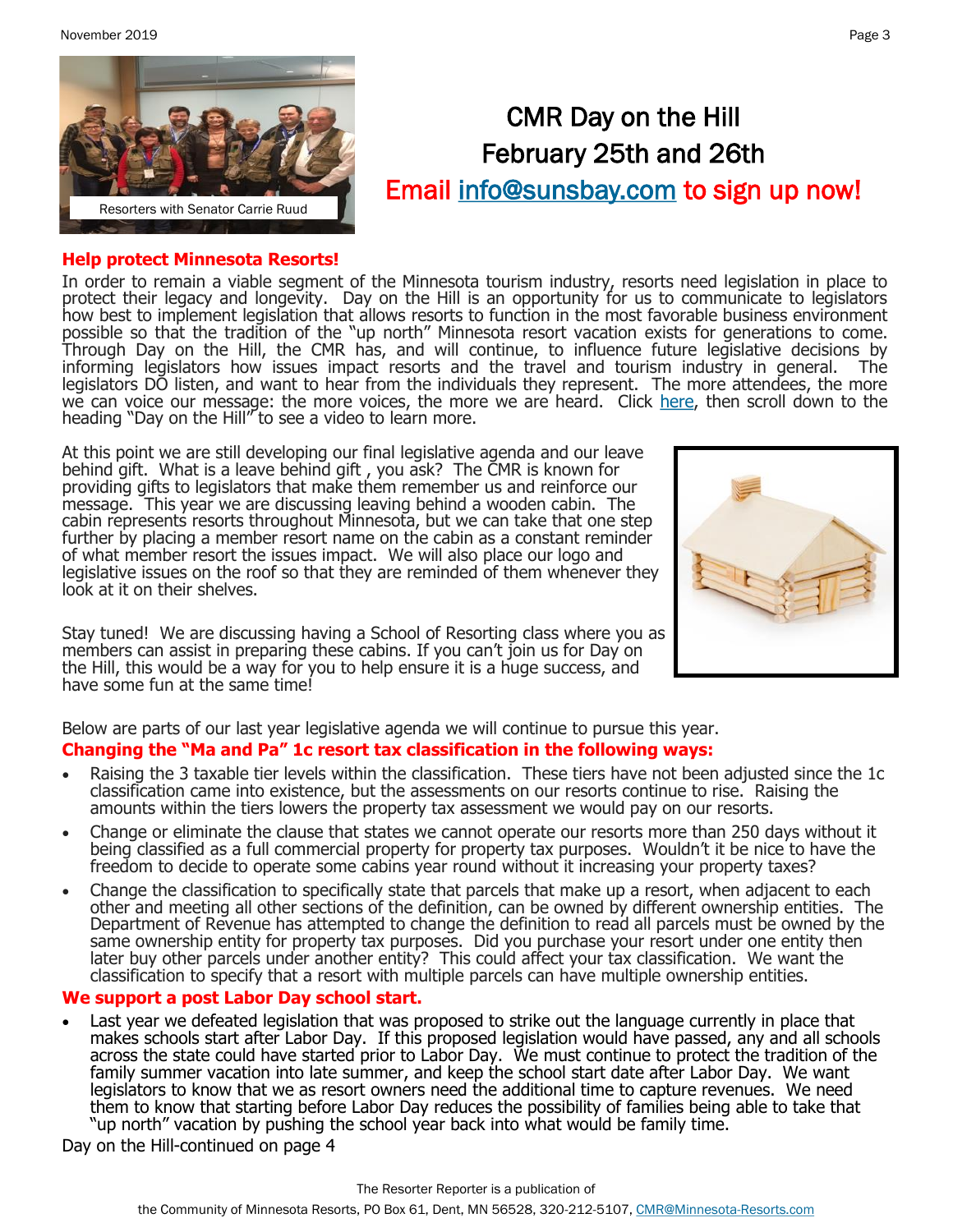**Plus other issues we continue to develop. The issues are many, and impact all of our bottom lines. We need you to represent your resort and join us on the bus! With so many important issues, we need as many people to communicate to legislators HOW and WHY these impact our resorts' ability to survive in today's ever changing and challenging business environment.** 

**WHAT DO YOU NEED TO ATTEND?** Cost to attend is still being determined. These costs are offset by our Silent Auction proceeds. The remaining cost to attendees covers the bus ride, hotel room, dinner on the evening of the 25th, lunch on the 26th and all snacks. Cost, bus stops, and daily schedules will be communicated once established.

#### **REGISTER NOW BY E-MAILING KRISTIN WHERLEY AT:** [info@sunsbay.com.](mailto:info@sunsbay.com?subject=Day%20On%20The%20Hill)

Please provide the following:

Name (s) of who will be attending, Resort name, Telephone number, Email address

Look for additional information as the date for Day on the Hill gets closer!

# Other Legislative Initiatives-Child Labor Laws

In the past few years, child labor laws restricting youth-specifically those 16 and 17, from doing tasks such as mowing and weed whipping at resorts has been discussed in depth at various meetings and conferences. Currently these tasks are not allowed to be done by youth at resorts per Minnesota state law. You can see more guidelines surrounding youth employment at Minnesota resorts by clicking [here.](https://www.dli.mn.gov/sites/default/files/pdf/resort_workers.pdf) 

With employment levels low, and the hiring of workers for seasonal work with limited hours at our resorts deemed difficult at best, the Community of Minnesota Resorts has been working with its Lobbyist, Joel Carlson, on how best to approach this issue. It is a very sensitive area, as we all are concerned with the safety and well being of the youth workforce, but at the same time desire to "unlock" this age group for work at our resorts.

In our discussions, Joel has communicated that this is not an issue that we would place on our Day On The Hill legislative agenda. Why ,you ask? Because it would be impossible to initiate a bill that would allow youth to do what the Department of Labor and Industry (DOLI) deems hazardous work state wide. The exposures are too great, and the bill would not pass.

Our approach instead focuses on an industry exception, which DOLI has granted to other industries to address specific workforce items, to allow youth 16 and 17 to perform duties such as mowing and weed whipping at our resorts. An industry exception allows DOLI to grant an exception for a specific age group performing specific tasks to a business or businesses in an industry. By granting an industry exception, it limits the exposure youth have to the hazardous work, but allows for the work to be performed under specific guidelines.

Keeping the industry exception in mind, the Community of Minnesota Resorts Legislative Committee has requested that Joel ask for a meeting with DOLI and representatives from the CMR to meet and discuss the possibility of an industry exception for youth workers at resorts. We have provided a surrounding state comparison, a situation analysis and other information to Joel to outline our presentation to DOLI.

The Department of Labor and Industry is under no obligation to provide an industry exception. However, our hope is that we can present evidence that convinces DOLI that youth workers will be safe as they perform these duties at our resort.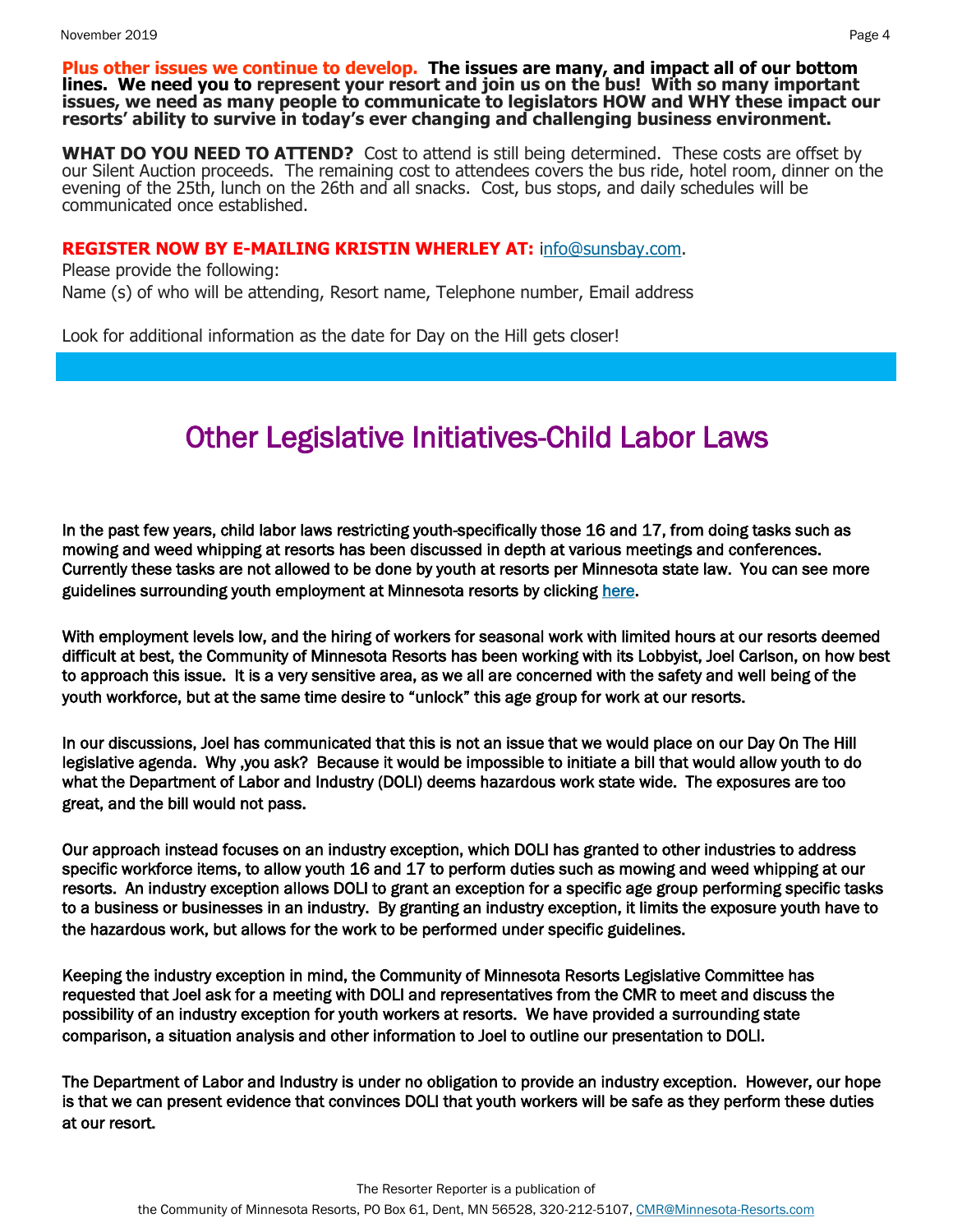

## Applications are being accepted now!

In building on our motto of "Resorters Helping Resorters," one of our goals is to provide scholastic achievement within the resorting community. There are 4 scholarships available: the Carol Kirchner Memorial Scholarship began in 1999, the Pine Insurance Scholarship in 2012, our new sponsor Minnesota Resort Sales begins in 2020 and a CMR scholarship sponsored by our members.

## New in 2020!

Through the generous donations of our sponsors, ALL 4 scholarship award amounts have been increased to \$750 to better assist applicants in their academic endeavors. The scholarships are to be used for tuition and/or related fees for students in pursuit of their academic or vocational advancement. The scholarship funds are made available to children and grandchildren of CMR members. An eligible member is one who has been a member for at least three consecutive years. Associate Members are not eligible for scholarships.

## Who is eligible to receive a scholarship?

- 1. A senior in high school who is planning to attend a four-year college, a community college, or a vocational/technical college.
- 2. A current college undergraduate or vocational/technical school student.

## **To be considered, the scholarship application must be postmarked on or before March 15, 2020. Please read the submission requirements closely.**

The scholarship application can be obtained by clicking on this link: [CMR Scholarship Application](http://minnesota-resorts.com/wp-content/uploads/2019/11/Scholarship-Application-2019.pdf)

Scholarship recipients will be notified no later than May 1, 2020.

Any submission postmarked after the deadline of March 15, 2020 will not be considered.

Please note: Recipients cannot be awarded a scholarship two years in a row, but may reapply after this time. Submissions are to be mailed to the CMR office in a sealed envelope marked "Scholarship Application."

Mail To:

Community of Minnesota Resorts Attention: Scholarship Committee PO Box 61 Dent, MN 56528-0061

If you have any questions or need further assistance please contact the CMR Office Manager by emailing: [CMR@Minnesota](mailto:cmr@minnesota-resorts.com)-Resorts.com or call 320-212-[5107.](tel:(320)%20212-5107)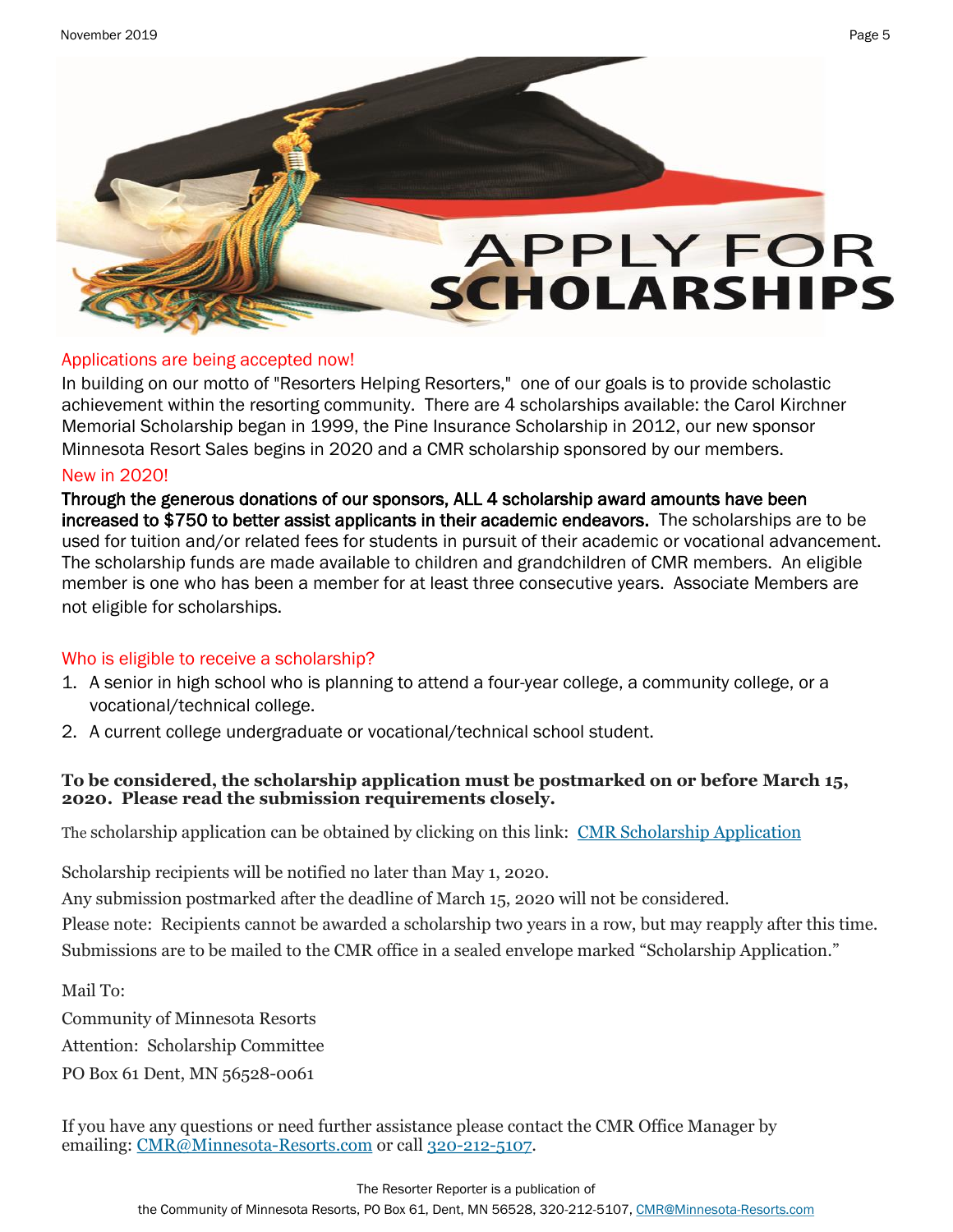Extra Week Means Extra Revenue-Handy Resorter Calendar

There had been discussion via the Yahoo Chat Line and Facebook Groups about the "Extra Week" that occurs in the summer every number of years, and next occurs in 2020.

# What is it?

Every few years, Memorial Day is early and Labor Day is later, so there is an extra week during resort season. This extra week is vitally important to resorts to enable them to capitalize on the added prime time week to garner additional revenue. This extra week is not available for re-booking purposes the following year, but it is an excellent way to fit in a large family reunion, or just get new guests into the resort for at least one year (and maybe use those guests from the extra week to then fill availability in the following year since the extra week guests cannot rebook).

It is not recommended to switch long term guests to this extra week because it is not a week that is able to be rebooked the next year, so a current guest that switches to the extra week, and gives up their regular week reservation, runs the risk of not being able to rebook the next year. Carefully managed, the extra week is a way to capitalize on prime time in the summer.

## How does it work?

Take a look at the Handy Resort Calendar in this link of the [Spring 2010 Minnesota](https://minnesota-resorts.com/wp-content/uploads/resorters/Vol%2026%20No%202%20-%20Spring%202010%20Interactive/FLASH/index.html?page=14)  [Resorter Magazine](https://minnesota-resorts.com/wp-content/uploads/resorters/Vol%2026%20No%202%20-%20Spring%202010%20Interactive/FLASH/index.html?page=14) on pages 14 and 15. It lays out each year through 2021 how the calendar falls for rebooking purposes. Note that in 2015 and 2020 the "Extra Week" that the calendar allows is due to the way Memorial Day and Labor Day fall on the calendar.

What you do at your resort is pick when the "Extra Week" will be inserted into your 2020 calendar. Typically, most resorts state that the 4th of July guests always get the 4th of July in their week. So in 2020, those 4th of July guests arrive Saturday, July 4th. Resorts then build their calendar from there. Frankly, well managed, the week can fall anywhere, but doesn't it make the most sense to have that week fall in prime summer versus anywhere else? Especially if you have different pricing for different seasons. It is typically easiest to have the extra week fall either before or after the 4th of July week.

We wanted to get this information out to everyone so they had it for rebooking purposes for 2020 as the "Extra Week" only comes once every number of years, and is vital to our businesses. We have also placed another Handy Resort Calendar for the years 2020- 2037 in the upcoming issue of the Minnesota Resorter Magazine.

Have questions about how to manage the extra week? Feel free to email them to [CMR@Minnesota-Resorts.com.](mailto:CMR@Minnesota-Resorts.com?subject=Extra%20Week)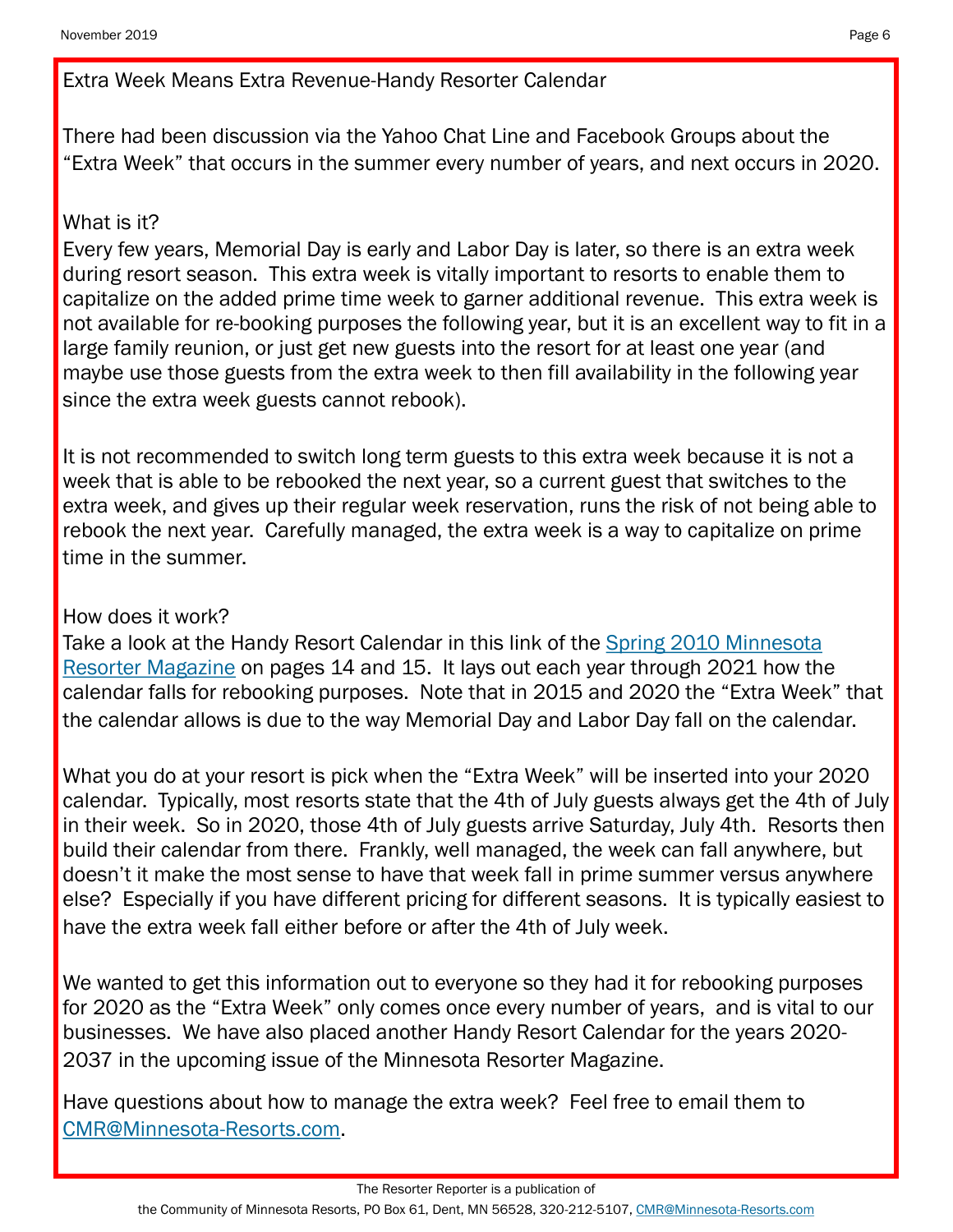# Update Your Web Presence Today!

#### What is your web presence?

It is all of the websites and social media you subscribe to that require periodic updates to items such as pictures, rates and content. Year end is the perfect time to do this.

Where are you listed now?

- Your own website
- CMR website listing
- Explore Minnesota listing-see below
- Chamber of Commerce
- Local tourism associations
- Outside Travel Agency Listings
- (i.e. Resorts and Lodges, Trip Advisor, etc.)
- Social Media
- (Facebook, Twitter, Instagram, etc.)

Make sure everything a potential guests sees on the web about your resort is up to date and accurate!

# What's going on in your neck of the woods?

Check out the Explore Minnesota Events Update by following this link to see what events are going on in your area and around the state.

# **EXPLORE MINNESOTA**

## [Explore Minnesota Events Update](http://www.exploreminnesota.com/newsletter-sign-up/reports/events-report/)

Once at the site, just click on the most recent events update on the site and view your area's upcoming events.

## EMT Express

EMT Express provides biweekly news and tips for the people who market Minnesota tourism. Click [here](https://mn.gov/tourism-industry/resources/emt-express/) to be taken to the EMT Express website page to view current or past editions, or to subscribe for EMT Express to be delivered directly to your email.

# explore **MINNESOTA**

# Update your Explore Minnesota Listings by December 10, 2019

Explore Minnesota is getting ready to transition to a new website in early 2020. In order to make this transition as smooth as possible, we need your help in updating your listings on ExploreMinnesota.com.

Please log into the Tourism Manager at [admin.exploreminnesota.com](http://admin.exploreminnesota.com/) using your email and password to review/update all of your listings. This includes DMO, attraction, accommodation, dining, event, and any other listings you maintain on [exploreminnesota.com.](http://exploreminnesota.com/)

This deadline (Tuesday, December 10, 2019) will also serve as the cutoff for events to be considered for inclusion in the Spring/Summer 2020 Minnesota Explorer, so be sure to add your seasonal events (March-August 2020) in addition to updating any existing listings. You are welcome to add any events that fall before/after those dates, as well.

After December 10, access to the Tourism Manager will be shut off in order to migrate all of your listings over to the new Extranet. You will receive another email in January with instructions for logging in and maintaining your listings on the new website.

Additionally, an industry-wide training will be held in early January via Webex (which will be recorded if you are unable to join at that time). This session will help you become familiar with the new website and the expanded listing features that will be included at no cost to you.

Here is your current login to make your initial updates:

website: [http://admin.exploreminnesota.com](http://admin.exploreminnesota.com/?utm_medium=email&utm_source=govdelivery) UserID: Email Address Password: Our current security does not allow us access to your personal password.

If your login doesn't work or you have forgotten your password, simply click on the "Forgot Your Password?" link and a new password will be emailed to you. This may take up to 10 minutes. If you do not receive an email from us with instructions to retrieve your password, please check your junk mail before emailing us.

For any questions, contact [tourism@state.mn.us](mailto:tourism@state.mn.us)